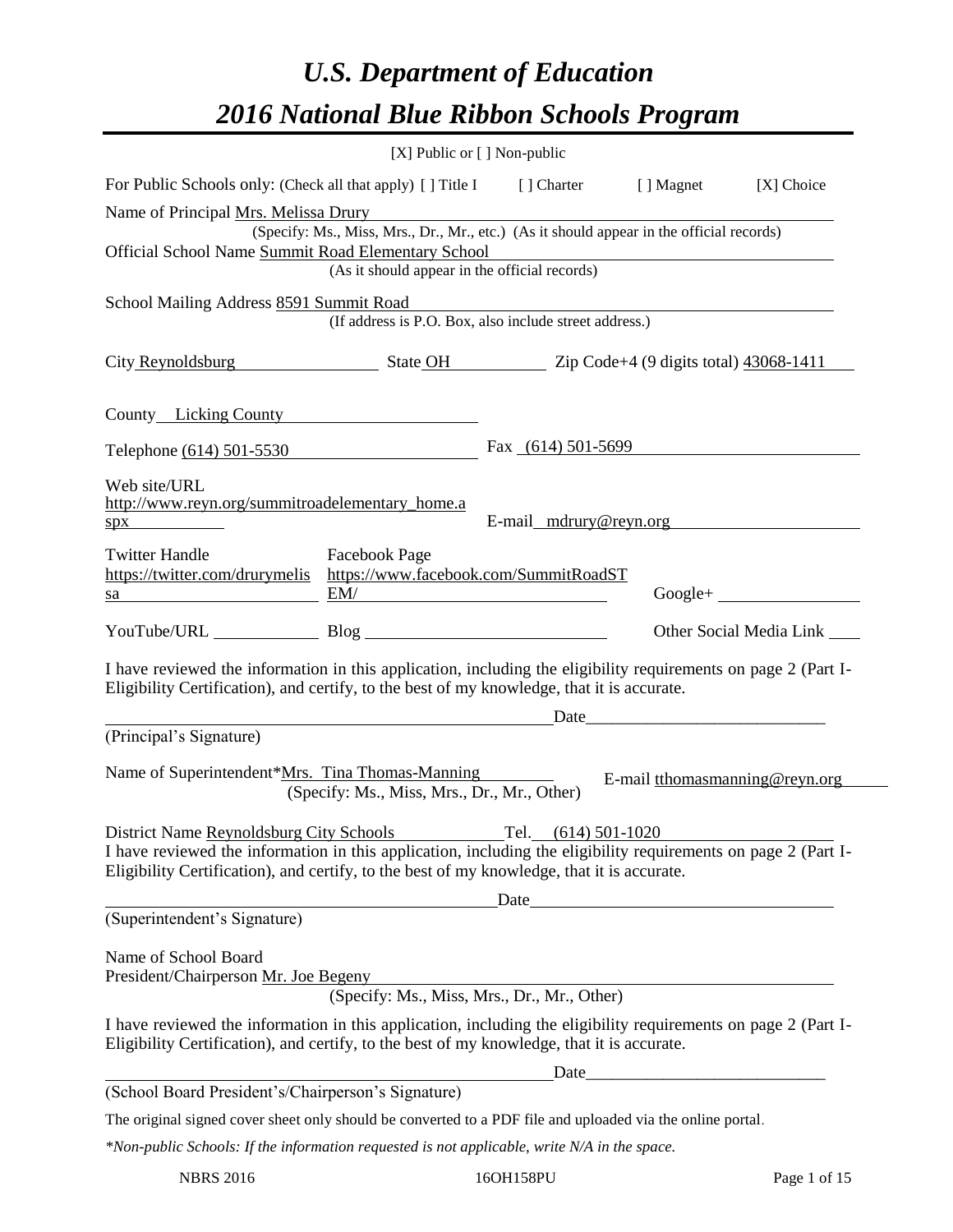The signatures on the first page of this application (cover page) certify that each of the statements below, concerning the school's eligibility and compliance with U.S. Department of Education and National Blue Ribbon Schools requirements, are true and correct.

- 1. The school configuration includes one or more of grades K-12. (Schools on the same campus with one principal, even a K-12 school, must apply as an entire school.)
- 2. The public school has met their state's accountability requirements (i.e., avoided sanctions) in participation, performance in reading (or English language arts) and mathematics, and other academic indicators (i.e., attendance rate and graduation rate) using the most recent accountability results available for the year prior to nomination.
- 3. To meet final eligibility, a public school must meet the state's accountability requirements (i.e., avoided sanctions) in participation, performance in reading (or English language arts) and mathematics, and other academic indicators (i.e., attendance rate and graduation rate) for the year in which they are nominated (2015-2016) and be certified by the state representative. Any status appeals must be resolved at least two weeks before the awards ceremony for the school to receive the award.
- 4. If the school includes grades 7 or higher, the school must have foreign language as a part of its curriculum.
- 5. The school has been in existence for five full years, that is, from at least September 2010 and each tested grade must have been part of the school for the past three years.
- 6. The nominated school has not received the National Blue Ribbon Schools award in the past five years: 2011, 2012, 2013, 2014, or 2015.
- 7. The nominated school has no history of testing irregularities, nor have charges of irregularities been brought against the school at the time of nomination. The U.S. Department of Education reserves the right to disqualify a school's application and/or rescind a school's award if irregularities are later discovered and proven by the state.
- 8. The nominated school or district is not refusing Office of Civil Rights (OCR) access to information necessary to investigate a civil rights complaint or to conduct a district-wide compliance review.
- 9. The OCR has not issued a violation letter of findings to the school district concluding that the nominated school or the district as a whole has violated one or more of the civil rights statutes. A violation letter of findings will not be considered outstanding if OCR has accepted a corrective action plan from the district to remedy the violation.
- 10. The U.S. Department of Justice does not have a pending suit alleging that the nominated school or the school district as a whole has violated one or more of the civil rights statutes or the Constitution's equal protection clause.
- 11. There are no findings of violations of the Individuals with Disabilities Education Act in a U.S. Department of Education monitoring report that apply to the school or school district in question; or if there are such findings, the state or district has corrected, or agreed to correct, the findings.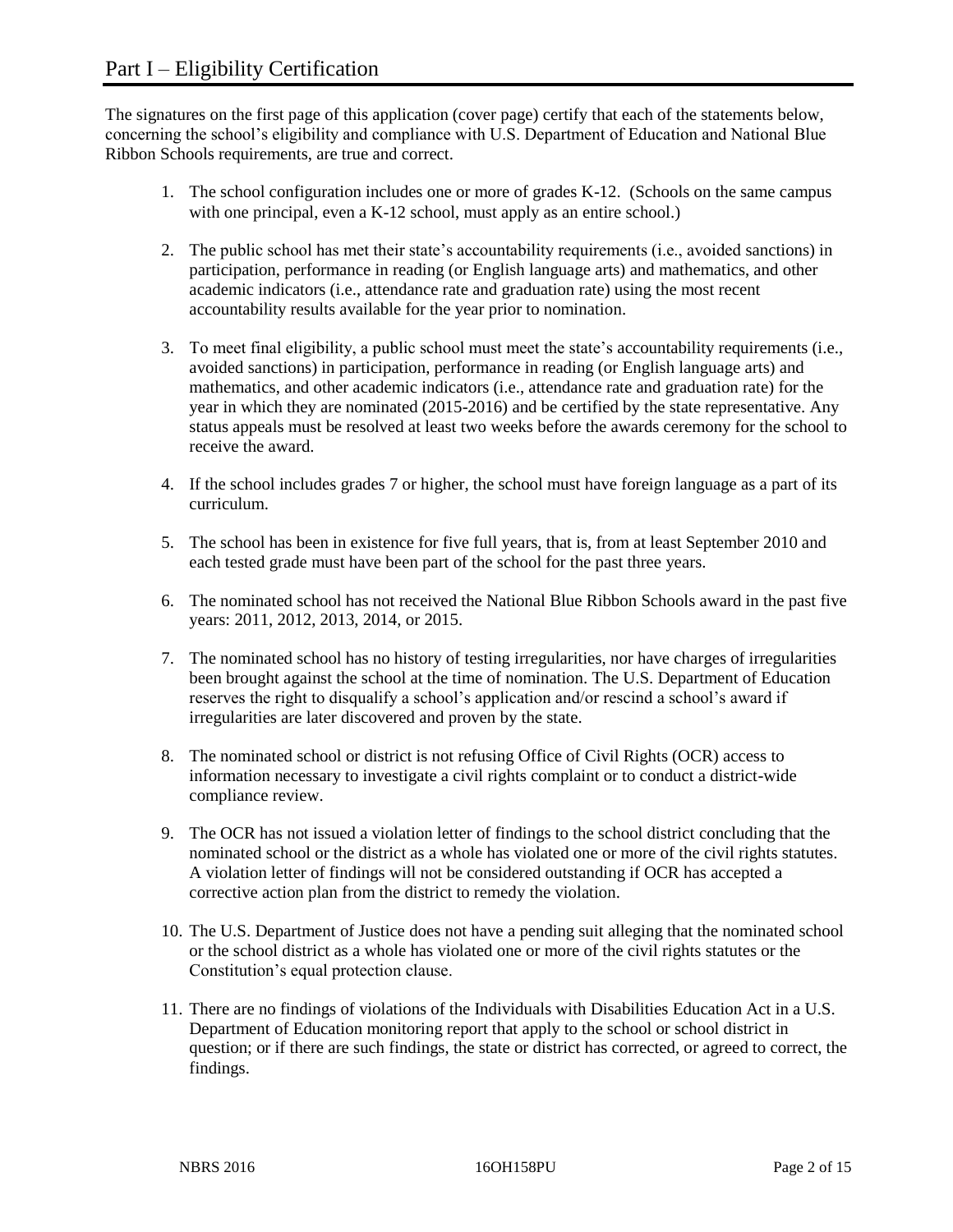# **Data should be provided for the most recent school year (2015-2016) unless otherwise stated.**

# **DISTRICT**

1. Number of schools in the district  $6$  Elementary schools (includes K-8) (per district designation): 4 Middle/Junior high schools 4 High schools 0 K-12 schools

14 TOTAL

**SCHOOL** (To be completed by all schools)

- 2. Category that best describes the area where the school is located:
	- [] Urban or large central city [ ] Suburban with characteristics typical of an urban area [X] Suburban [ ] Small city or town in a rural area [ ] Rural
- 3. Number of students as of October 1, 2015 enrolled at each grade level or its equivalent in applying school:

| Grade                           | # of         | # of Females | <b>Grade Total</b> |
|---------------------------------|--------------|--------------|--------------------|
|                                 | <b>Males</b> |              |                    |
| <b>PreK</b>                     | 0            | 0            | $\Omega$           |
| K                               | 53           | 46           | 99                 |
| 1                               | 51           | 48           | 99                 |
| 2                               | 48           | 49           | 97                 |
| 3                               | 55           | 44           | 99                 |
| 4                               | 61           | 37           | 98                 |
| 5                               | 0            | 0            | 0                  |
| 6                               | 0            | 0            | $\Omega$           |
| 7                               | 0            | 0            | $\Omega$           |
| 8                               | 0            | 0            | 0                  |
| 9                               | 0            | 0            | 0                  |
| 10                              | $\Omega$     | 0            | $\theta$           |
| 11                              | 0            | 0            | 0                  |
| 12 or higher                    | 0            | 0            | $\Omega$           |
| <b>Total</b><br><b>Students</b> | 268          | 224          | 492                |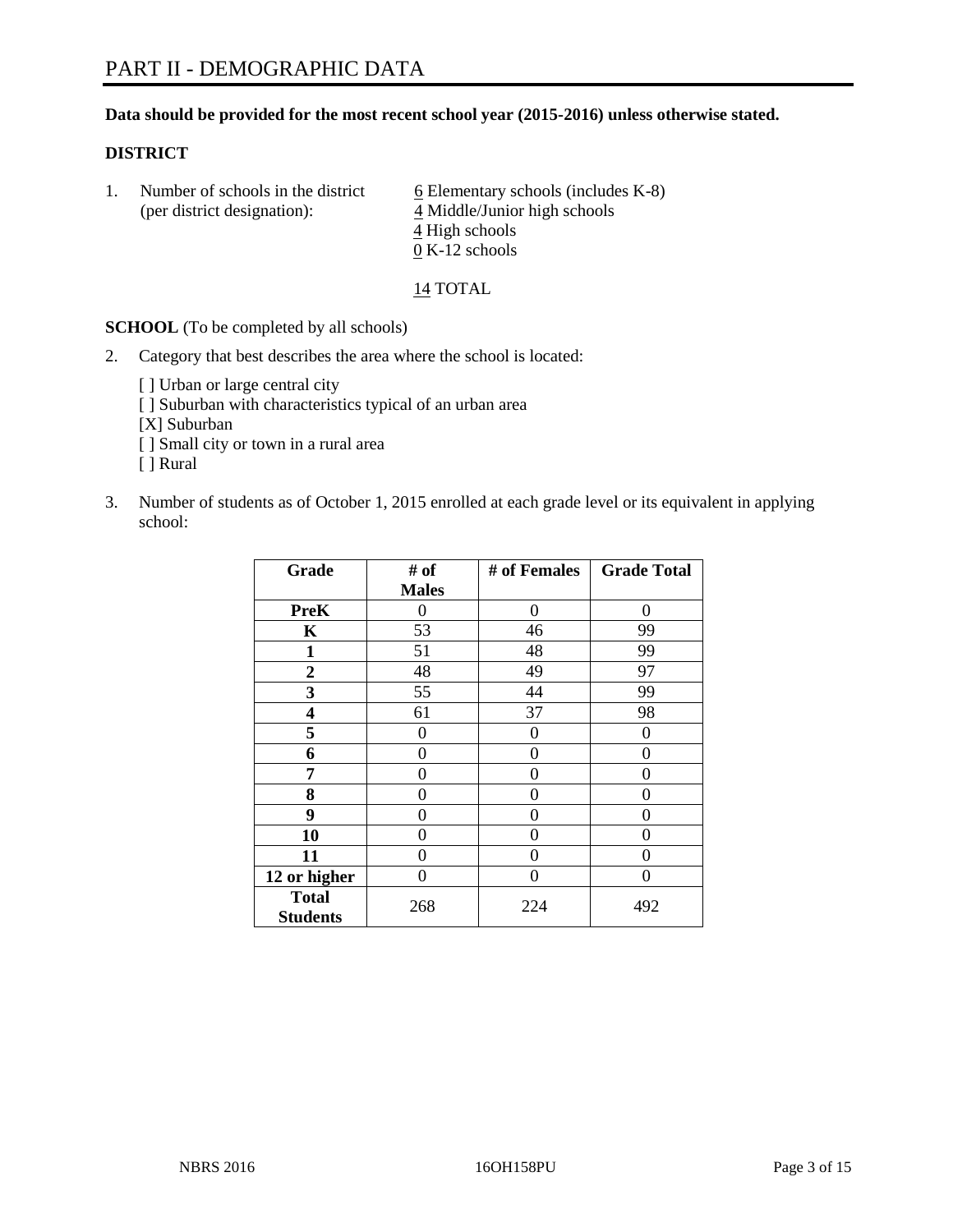the school: 2 % Asian

4. Racial/ethnic composition of  $\qquad 0\%$  American Indian or Alaska Native 21 % Black or African American 5 % Hispanic or Latino 0 % Native Hawaiian or Other Pacific Islander 61 % White 11 % Two or more races **100 % Total**

(Only these seven standard categories should be used to report the racial/ethnic composition of your school. The Final Guidance on Maintaining, Collecting, and Reporting Racial and Ethnic Data to the U.S. Department of Education published in the October 19, 2007 *Federal Register* provides definitions for each of the seven categories.)

5. Student turnover, or mobility rate, during the  $2014 - 2015$  school year:  $7\%$ 

This rate should be calculated using the grid below. The answer to (6) is the mobility rate.

| <b>Steps For Determining Mobility Rate</b>         | Answer |  |
|----------------------------------------------------|--------|--|
| $(1)$ Number of students who transferred to        |        |  |
| the school after October 1, 2014 until the         | 16     |  |
| end of the 2014-2015 school year                   |        |  |
| (2) Number of students who transferred             |        |  |
| <i>from</i> the school after October 1, 2014 until | 20     |  |
| the end of the 2014-2015 school year               |        |  |
| (3) Total of all transferred students [sum of      | 36     |  |
| rows $(1)$ and $(2)$ ]                             |        |  |
| (4) Total number of students in the school as      | 487    |  |
| of October 1, 2014                                 |        |  |
| (5) Total transferred students in row (3)          | 0.074  |  |
| divided by total students in row (4)               |        |  |
| $(6)$ Amount in row $(5)$ multiplied by 100        |        |  |

6. English Language Learners (ELL) in the school:  $6\%$ 

31 Total number ELL

Specify each non-English language represented in the school (separate languages by commas): Arabic, Senya, Twi, Spanish, Gujarati, French, Laos, Trygrian, Vietnamese, Russian, Zarek, Czech, Zomi, Burmese, Oromo, Amharic, Urdu, Nepali

- 7. Students eligible for free/reduced-priced meals: 34 % Total number students who qualify: 166
- 8. Students receiving special education services: 9 % 43 Total number of students served

Indicate below the number of students with disabilities according to conditions designated in the Individuals with Disabilities Education Act. Do not add additional conditions. It is possible that students may be classified in more than one condition.

| 9 Autism                              | 0 Orthopedic Impairment                 |
|---------------------------------------|-----------------------------------------|
| 0 Deafness                            | 5 Other Health Impaired                 |
| 0 Deaf-Blindness                      | 7 Specific Learning Disability          |
| 0 Emotional Disturbance               | 32 Speech or Language Impairment        |
| 0 Hearing Impairment                  | 1 Traumatic Brain Injury                |
| 0 Mental Retardation                  | 0 Visual Impairment Including Blindness |
| $\underline{0}$ Multiple Disabilities | <b>0</b> Developmentally Delayed        |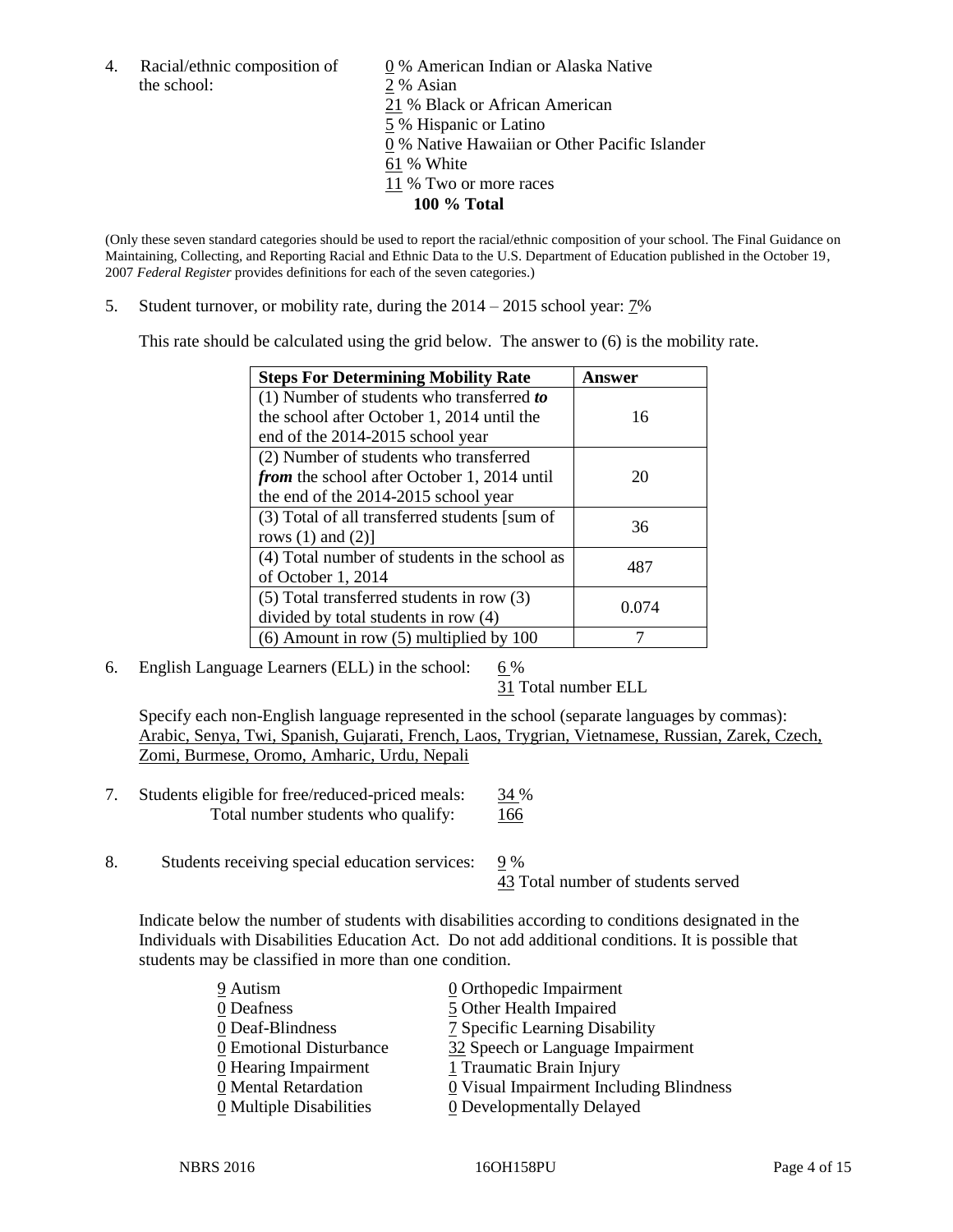- 9. Number of years the principal has been in her/his position at this school: 2
- 10. Use Full-Time Equivalents (FTEs), rounded to nearest whole numeral, to indicate the number of school staff in each of the categories below:

|                                                                       | <b>Number of Staff</b> |
|-----------------------------------------------------------------------|------------------------|
| Administrators                                                        |                        |
| Classroom teachers                                                    | 18                     |
| Resource teachers/specialists                                         |                        |
| e.g., reading, math, science, special education, enrichment,          |                        |
| technology, art, music, physical education, etc.                      |                        |
| Paraprofessionals                                                     | 8                      |
| Student support personnel                                             |                        |
| e.g., guidance counselors, behavior interventionists, mental/physical |                        |
| health service providers, psychologists, family engagement liaisons,  |                        |
| career/college attainment coaches, etc.                               |                        |

- 11. Average student-classroom teacher ratio, that is, the number of students in the school divided by the FTE of classroom teachers, e.g., 22:1 251:1
- 12. Show daily student attendance rates. Only high schools need to supply yearly graduation rates.

| <b>Required Information</b> | 2014-2015 | 2013-2014   2012-2013 |     | 2011-2012 | $2010 - 2011$ |
|-----------------------------|-----------|-----------------------|-----|-----------|---------------|
| Daily student attendance    | 94%       | 97%                   | 96% | 96%       | 0%            |
| High school graduation rate | 9%        | $0\%$                 | 0%  | 9%        | 0%            |

# 13. **For high schools only, that is, schools ending in grade 12 or higher.**

Show percentages to indicate the post-secondary status of students who graduated in Spring 2015.

| <b>Post-Secondary Status</b>                  |    |
|-----------------------------------------------|----|
| Graduating class size                         |    |
| Enrolled in a 4-year college or university    | 0% |
| Enrolled in a community college               | 0% |
| Enrolled in career/technical training program | 0% |
| Found employment                              | 0% |
| Joined the military or other public service   | 0% |
| Other                                         | 0/ |

14. Indicate whether your school has previously received a National Blue Ribbon Schools award. Yes No X

If yes, select the year in which your school received the award.

15. In a couple of sentences, provide the school's mission or vision statement.

Provide a challenging learning community where students are engaged in science, technology, engineering, math and language arts through an inquiry based curriculum.

16. **For public schools only**, if the school is a magnet, charter, or choice school, explain how students are chosen to attend.

Summit Road Elementary is a school of choice within the Reynoldsburg City Schools district. Students who wish to attend complete an application and submit their paperwork for a first-come, first-served method of enrollment.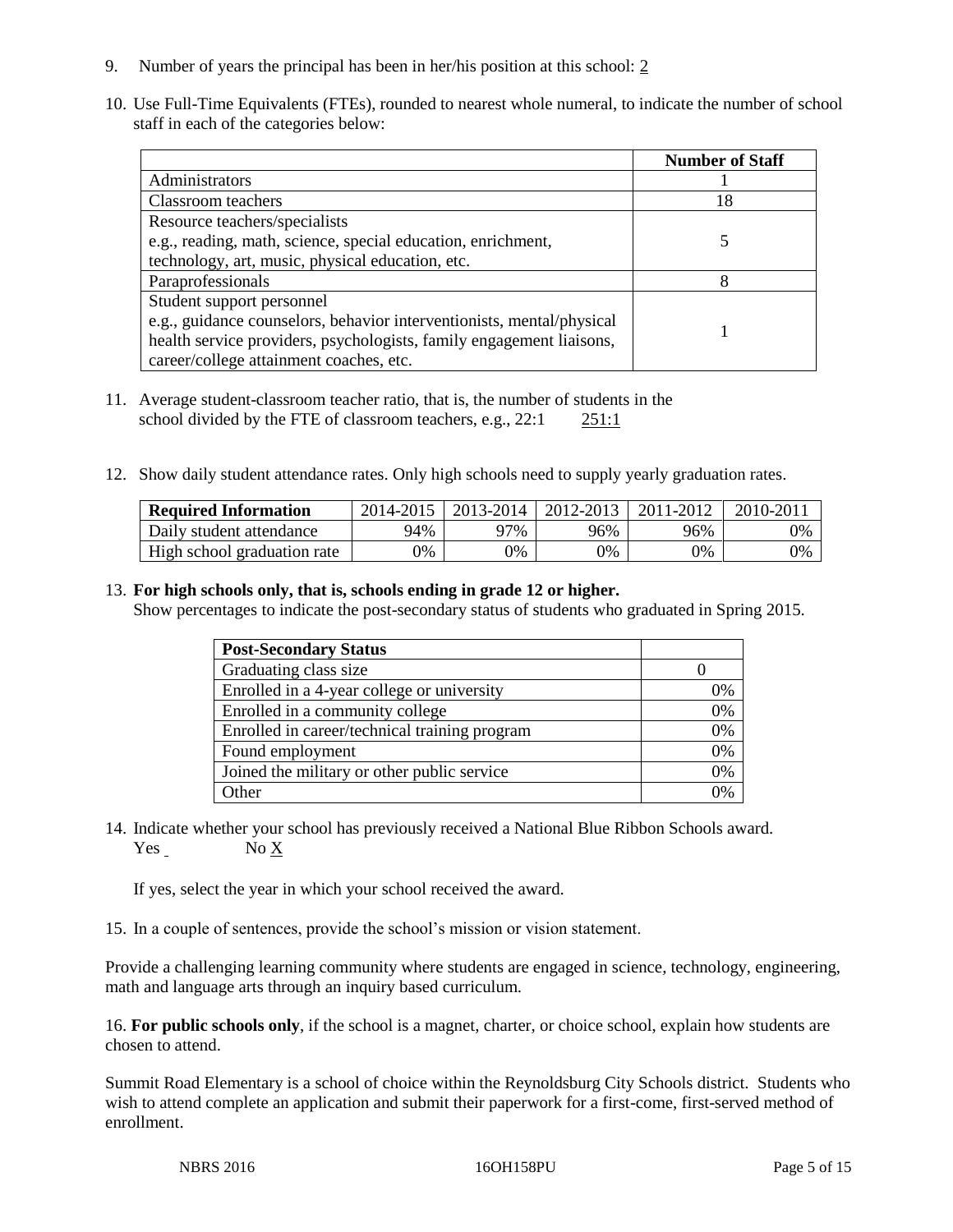# PART III – SUMMARY

During the 2010-11 school year, a school design team of twenty educators from across Reynoldsburg City Schools came together to design the district's first STEM elementary school. Summit Road Elementary opened its doors to Reynoldsburg families in August 2011 with 386 students enrolled in grades K-4. With multiple students waitlisted for enrollment, Summit opened additional sections in August 2012 for 100 children per grade level or 500 students total. Summit is an open enrollment and inclusive school, open to any elementary-aged student in the district. Since its first year, Summit Road Elementary has become a destination school for Reynoldsburg families and a research and development laboratory for other schools.

The school was designed to incorporate foundational components of STEM education, including transdisciplinary problem based learning (TPBL), design thinking, 21st century skills, partnerships supporting instruction, high rigor for all students, and a focus on the environmental sciences. Summit Elementary aspires to produce students who are curious, compassionate, collaborative, communicative, and complex thinkers. These 21st century skills are infused within the TPBL curriculum, with our students engaging in authentic real-world problem solving via design thinking and inquiry. Summit Elementary is also dedicated to providing students with 21st century content (computer science, environmental sciences, robotics) and 21st century experiences (working with community partners, designing within a Tinkerspace, infusing technology in daily work, presenting to authentic audiences).

The teaching and learning of students at Summit expands beyond the confines of our school walls. Our students are provided with one-to-one technology devices in the classroom for easy access to instructional programs and resources that provide individualized pathways for our students. These same programs and resources are able to be accessed off-site around the clock so our students can continue their learning. Just outside our doors, students can engage in the learning that happens in a natural setting such as our wetlands with yurts, our courtyard, the student created butterfly garden, or the new Tinkerspace created by first graders! These natural environments allow children to make connections in their learning and solidify experiences that they will forever remember. There is no better way to learn than by doing, and our student success rate in these environments support this.

All grade level students can participate in after-school clubs, but there are different opportunities for different ages. Students may stay for STEMbot Readers (one-to-one high school reading mentoring), Coding Club, Jr. First Lego League Robotics, Lego League Robotics, Character Council or Shakespeare Theater. These clubs stretch the use of students' design thinking and 21st century skills, and students love it! Our program offerings continue to grow each year due to their success and high demand.

Summit Road Elementary serves an ethnically diverse population of students from all over the city of Reynoldsburg. 32% of students are economically disadvantaged, 6% are English Language Learners, and 9% are identified special education. As enrollment demands continue to grow, the building demographics are starting to reflect the demographics throughout the district. We have seen an increase in students with autism identifications. To support these children and others who may need an outlet, the building created a sensory walk with task stations involving sensory stimulation. The building is in the process of hiring an autism trained teacher who can provide the specialized instruction around social stories, pragmatics and transitional skills that these children so desperately need to be successful contributing citizens. Currently our academic and behavioral success with autistic children is high, but we are always striving for higher.

Summit students consistently show exemplary performance on traditional state measures, but what is equally important to measure is our student engagement and design thinking. Our children have multiple opportunities to be engaged in real work around topics that gain and hold their interest. The building was built in ways to celebrate student successes on both exemplary performance and student engagement. With Library Museum student curators, we designed and created a Principal's Gallery to showcase some of the very best student work, prototypes, and design thinking each month. Students are celebrated during our Morning Spark when they are recognized in front of our entire school community and their parents. Being an exemplar shares the message that your engagement and hard work are leading to high academic performance.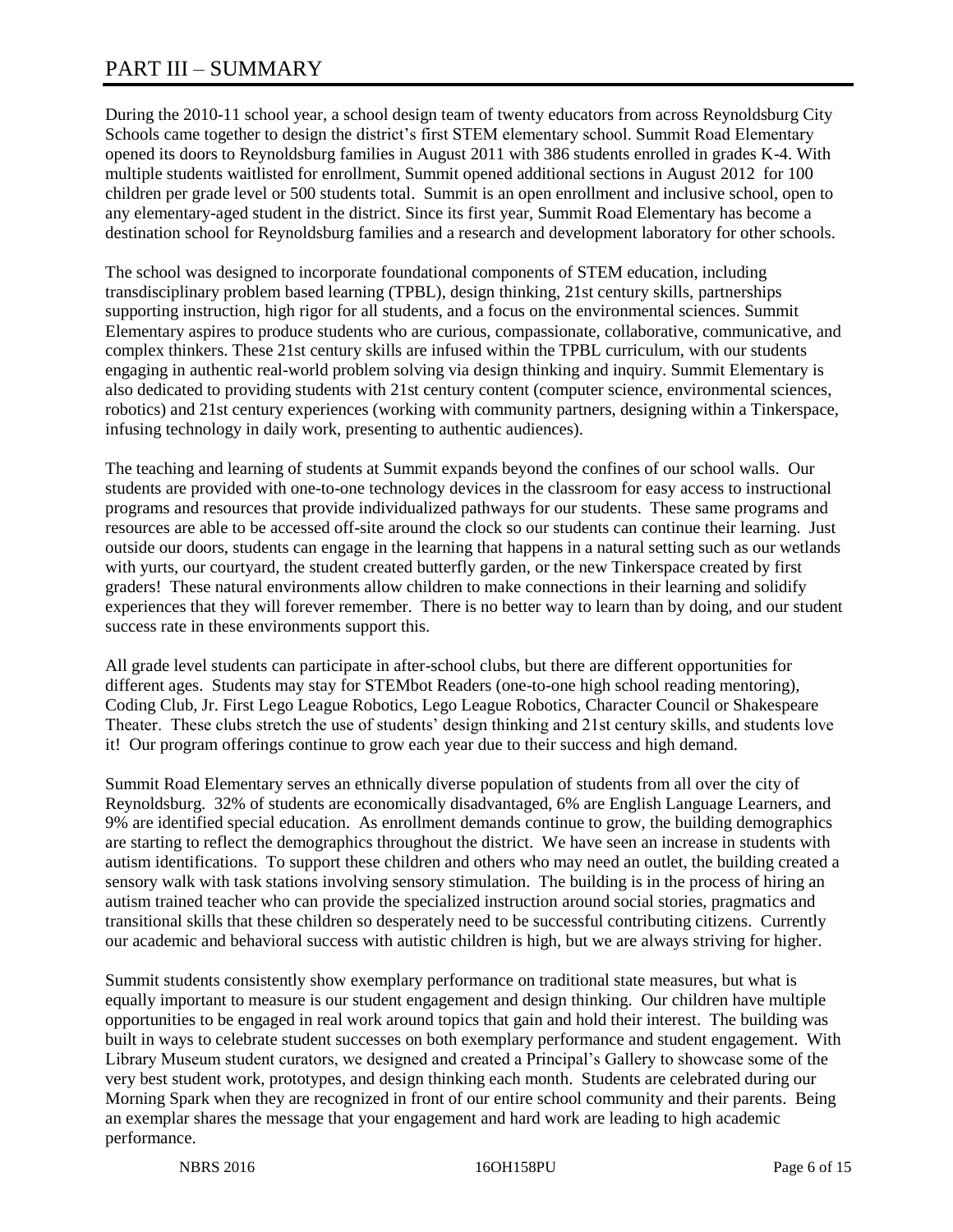The past five years, Summit has earned numerous awards to celebrate excellence. We have been rated Excellent with Distinction for our performance on the state report card. We have earned three grants, two worth \$50,000 each from Battelle to create our Living Library Museum and one worth \$10,000 from Code.org for our leadership with computer science for all kids. Summit was named the School of the Year from KidsLinked. Our greatest honor to date is the nomination to be a National Blue Ribbon School.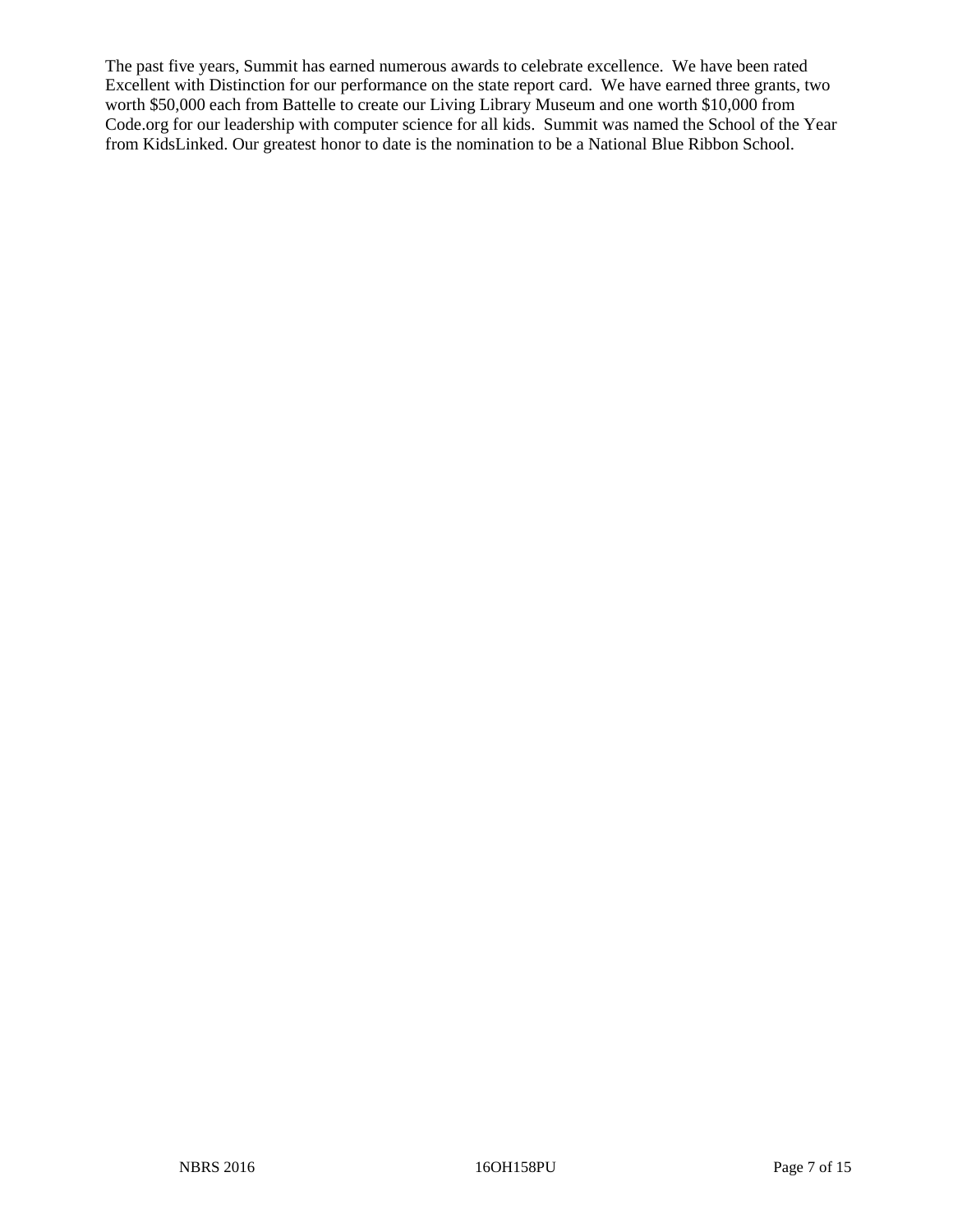# 1. Core Curriculum:

Our curriculum is grounded in transdisciplinary problem based learning units (TPBL), integrating all four content areas and embedding both state and national standards. Grade level teams collaborate to identify age-appropriate, real world authentic problems that students can solve. These authentic problems serve as a driver for TPBL units, with teachers designing standards-based instruction and projects to engage students in answering the authentic problem.

Students utilize design cycle thinking and twenty-first century skills (core values) as they engage in the learning process. Summit's design cycle is modeled after the engineering design process with five components: imagine, plan, design, improve and share. Students are also expected to understand and model our five core values - curiosity, compassion, complex thinking, collaboration, and communication. We begin the design cycle and core values vocabulary in kindergarten, and intentionally scaffold expectations for use and understanding. Our goal is that both the design cycle and core values become habitual in all aspects of daily learning.

Language arts is centered on the five big ideas of reading (phonemic awareness, phonics, fluency, vocabulary, and comprehension) and the writing process. Instruction is designed based on ongoing assessment of student literacy needs. Teachers engage students in a reading/writing workshop, including whole-group mini-lessons, small group instruction and individual conferencing. Students engage in personalized activities that address their individual literacy needs. Texts are selected on student reading levels and on topics that allow students to build context around the transdisciplinary problem. A strong emphasis is placed on reading informational text and research writing.

Math focuses on fact fluency, computation, problem solving, critical thinking, and math discussions. There are hands-on explorations that allow students to use manipulatives and models when solving problems. Students engage in problems that come from real-world experiences and make connections to other content areas. Students use their reading strategies to help learn the language of math and develop skills for complex problem solving. The engineering design cycle is used when solving problems to encourage students to provide the best possible answer and develop critical thinking skills that show students there might be multiple paths to a solution. Online programs, such as i-Ready, are used to assess student learning and provide differentiated instruction.

Our TPBL units are designed with the science standards and engineering in the forefront and other disciplines tied into the overarching question. All grades have inquiry based science units that use the scientific method with experiments and labs to engage students. The wetlands, the butterfly garden, the courtyards and the walking trails are often used as outdoor learning labs to bring authentic science into the hands of students. Students use lab reports, science journals, webquests, and videos and have a strong literacy focus in their science instruction.

Social studies is directed by the Ohio Learning Standards, with students demonstrating their understanding through simulations, debates, presentations, theater productions, webquests and field trips. These learning experiences are preparing our students to be global citizens with an understanding of how people and events of the past have influenced, and will continue to influence, the changing world. Our Library Museum provides our students with an opportunity to see this change over time with a lens on technology. Community partners and speakers contribute to many of our economic and government concepts.

A transdisciplinary unit that incorporates all of our curriculum areas is our third grade unit addressing the question, "How do we engage our community in exploring and understanding the importance of the wetlands?" Reading instruction focuses on nonfiction text features and structures, main ideas and details, and cause and effect with leveled books and informational texts on wetland topics (soil composition, water quality, adaptations). They write research papers on organisms that make their home in the wetlands. Students spend time in the wetlands investigating, observing and experimenting with soil types, life cycles,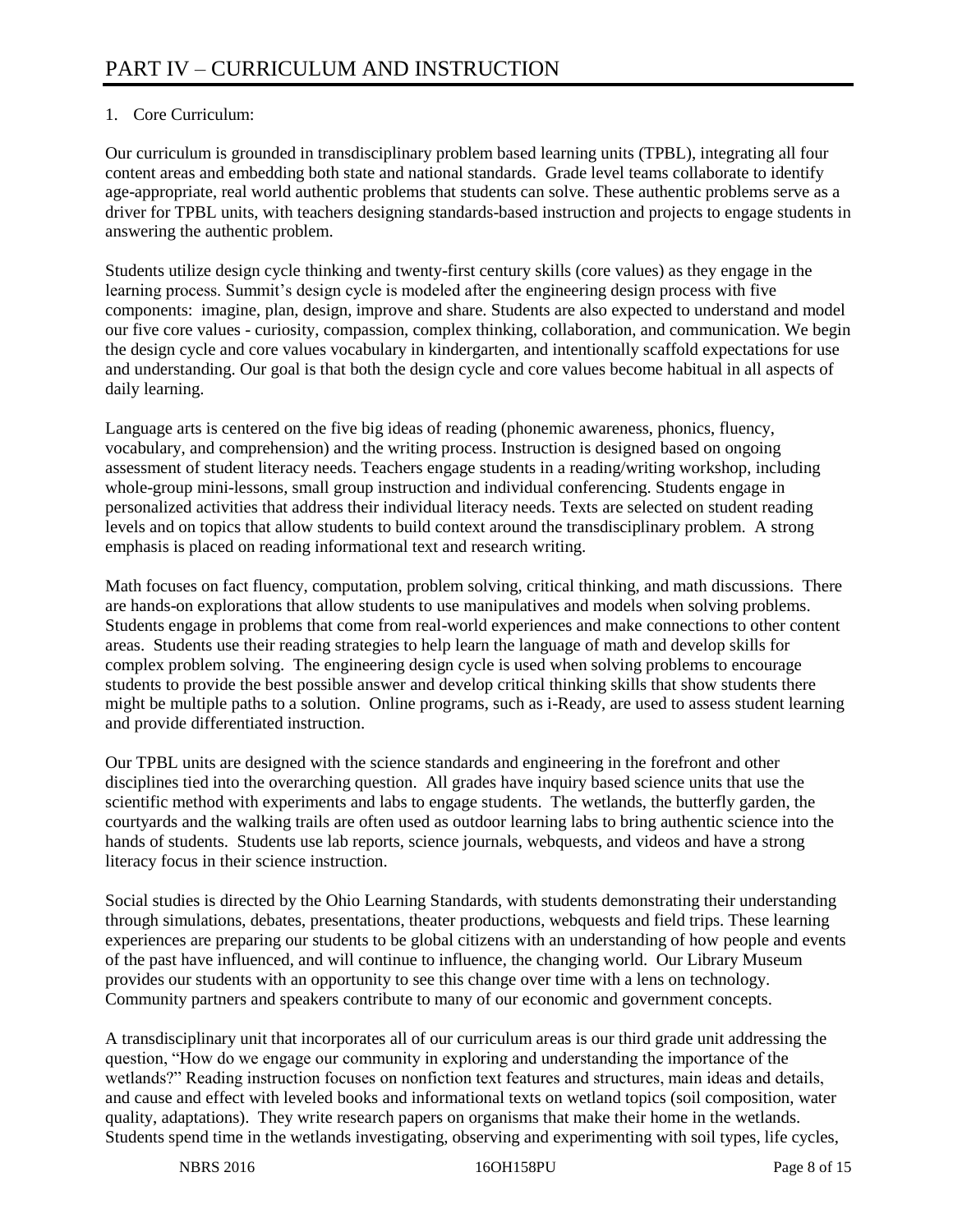and adaptations of organisms. The students explore how humans modify their environment and how communities change over time as part of their social studies curriculum. The math is brought in as they look at volume, perimeter, and area. As a culminating project, collaborative groups of 3-4 students plan, organize and run stations for a wetlands field trip. Our students become the teachers for visiting third graders from a neighboring school. They present their stations to teach others about the important components of the wetlands, engage them in experiments and investigations around water, plants and animals, and observe and record findings.

# 2. Other Curriculum Areas:

While our core curriculum and instructional strategies provide a rich educational program for children, we have also designed courses and experiences that we believe provide extended learning opportunities for students. Traditional music and physical education are provided for children once a week, but the learning links that truly deepen the learning include our Summit STEM Library Museum, Innovation Station, Dramatic Inquiry, Chinese, computer science education, and outdoor learning space.

The Summit STEM Library Museum is a student designed and led workspace to enhance and practice critical thinking, creativity, and collaboration. For forty-five minutes a week, students in all grades are introduced to reading and research in a traditional library experience partnered with hands-on exploration of vintage technology and engineering items. The theme of See, Think, and Wonder is met through literature and informational text as well as through experiences in collaborative exploration and creative play. Using vintage telephones, typewriters, cameras, and record players, students have the opportunity to investigate how technology has originated and evolved. It plants seeds of inspiration and promotes future engineers. Under the direction of the librarian, students are interviewed and hired to work the circulation desk, shelve books and curate museum exhibits.

The Innovation Station gives students an opportunity to explore and learn 21st century skills through a variety of activities. All students (1-4) visit the Innovation Station once a week for 45 minutes. Students learn foundational technology skills such as Google Slides, Sheets, Docs, Adobe Illustrator (used for Fab Lab), Tinkercad (3D printing), and coding. Students work through the design cycle practicing core values while solving engineering challenges. These challenges are developed in collaboration with the classroom teachers to address the transdisciplinary problem based learning (TPBL) units. The design process is used in their art created from repurposed and recycled materials for our annual Art Show. Students are given the opportunity to build and program with Lego kits, explore robotics and participate on our First Lego League Robotics teams.

Second through fourth grade students learn the Chinese language and culture in a 40 minute hybrid class each week. Throughout this class, students learn to speak the language, play games, and explore cultural traditions. Our Chinese teacher is on location every week for second grade classes, but once every third week for third and fourth graders. When not onsite, the teacher instructs students through a virtual classroom. Our emphasis on the Chinese language and culture is based on Chinese being one of the top three languages for STEM professions.

Students in grades 1-4 participate in Dramatic Inquiry activities for 45 minutes every other week. Students explore, discuss, analyze, and collaborate to understand complex text and ideas using rehearsal room techniques and active and dramatic strategies. These techniques allow students to step into the world of a story and examine an essential question related to the text. Inquiry questions are at the center of this work. Students explore at least one Shakespeare play each year. In addition, third and fourth grade students have the opportunity to audition for a role in the production of our annual Shakespeare performance. The Ohio State University Royal Shakespeare Company visits our school annually to perform for our children. Beyond Shakespeare, Dramatic Inquiry is used to explore other complex texts and topics integrated from the curriculum.

Summit Elementary believes that providing foundational computer science education to all students is an essential twenty-first century skill in our rapidly digitized world. We believe that regardless of the career students choose to pursue they will need a foundation in computational thinking, problem solving and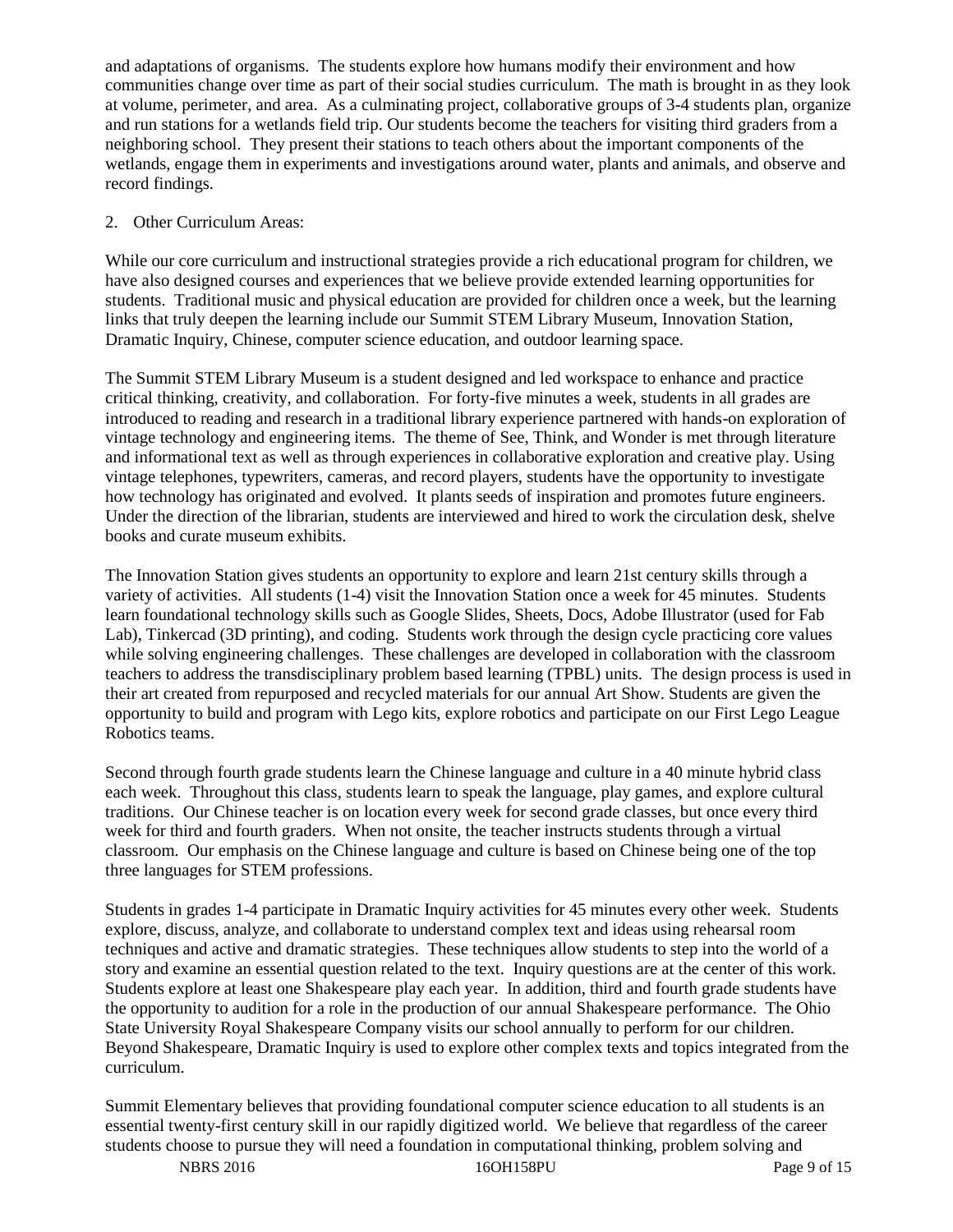programming. Because of this, all students k-4,will complete the Code.org elementary modules by the end of their k-4 experience. Our teachers integrate this computer science work during morning brain boost, station rotations, and sometimes recess.

The outdoor learning labs on our grounds become an additional classroom for students at all grade levels to visit at periodic times throughout the year. Students have imagined and developed our own butterfly garden where they now observe and collect data on the type and frequency of butterflies visiting Summit. They spend time exploring the vast ecosystems and the animal and plant life on our own wetlands. Walking the trails allows students to see progression of seasonal changes over time.

3. Instructional Methods and Interventions:

In addition to our focus on transdisciplinary problem based learning (TPBL) and the design cycle explained above, we make sure to differentiate instruction for all students. We utilize assessment data to determine specific needs of students and design instruction based on these needs. Some of the instructional practices we employ include small group or individual instruction, a third and fourth grade gifted program, daily intervention and enrichment times for grades k-2, and blended learning components.

Technology programs and apps are intentionally employed to help build individual pathways for student success. Some of the websites students use include Iready Reading and Math, Khan Academy, Raz Kids, and Innovations for Learning. With one to one technology devices for all students, teachers are able to implement a blended learning approach using diagnostic and summative data to provide a personalized learning path for each child. The data from these programs allows teachers to determine additional instruction needed and provide remediation, instruction, or elevation of learning for diverse needs of students.

With a significant number of students identified as gifted, we have created both a third and fourth grade gifted classroom to address the unique needs of gifted students and provide additional depth and complexity to their instruction. Gifted endorsed teachers provide academic instruction while also addressing some of the unique social-emotional needs of gifted identified children. For our k-2 students, we have created an E/I (enrichment and intervention) block to ensure enrichment opportunities for students experiencing high levels of success and thinking in the early grades. During a ½ hour block each day, these students are clustered together for instruction intended to stretch students academically.

Our intervention team, consisting of reading and math specialists, special education teachers, and educational paraprofessionals, uses the Response to Intervention (RTI) model to ensure that the needs of all students are being addressed and met. The RTI model contains three tiers. Tier one is quality classroom instruction for all students with the regular education teacher. Tier two is small group instruction with the regular education teacher or an intervention teacher focused on specific research based strategies measured after a set amount of time. This model of intervention includes both push in and pull out instruction for students. Tier three instruction is provided in a one to one or one to two student to teacher ratio. This tier is not only tailored but may also include additional time or more intensive instruction.

4. Assessment for Instruction and Learning and Sharing Assessment Results:

We use a multitude of data to determine academic needs of students and plan instruction. Students are benchmarked at the beginning, middle and end of the year using the DIBELS (Dynamic Indicators of Basic Early Literacy Skills) assessment and the STAR (Standardized Testing and Reporting) Math and Reading Assessment. Using this data with other formative data (student discussions, exit tickets, warms ups, class performance) our teachers determine instructional foci for the class and plan instruction accordingly. They track data all year for decision-making purposes.

RTI coordinators log all student data into master spreadsheets and classroom teachers create individual data sheets for students to track their data and set goals. Our data team (classroom teachers, intervention teachers, building principal) works together to discuss student strengths and weaknesses and identify students who will be provided tier two or tier three instruction outside the general education classroom.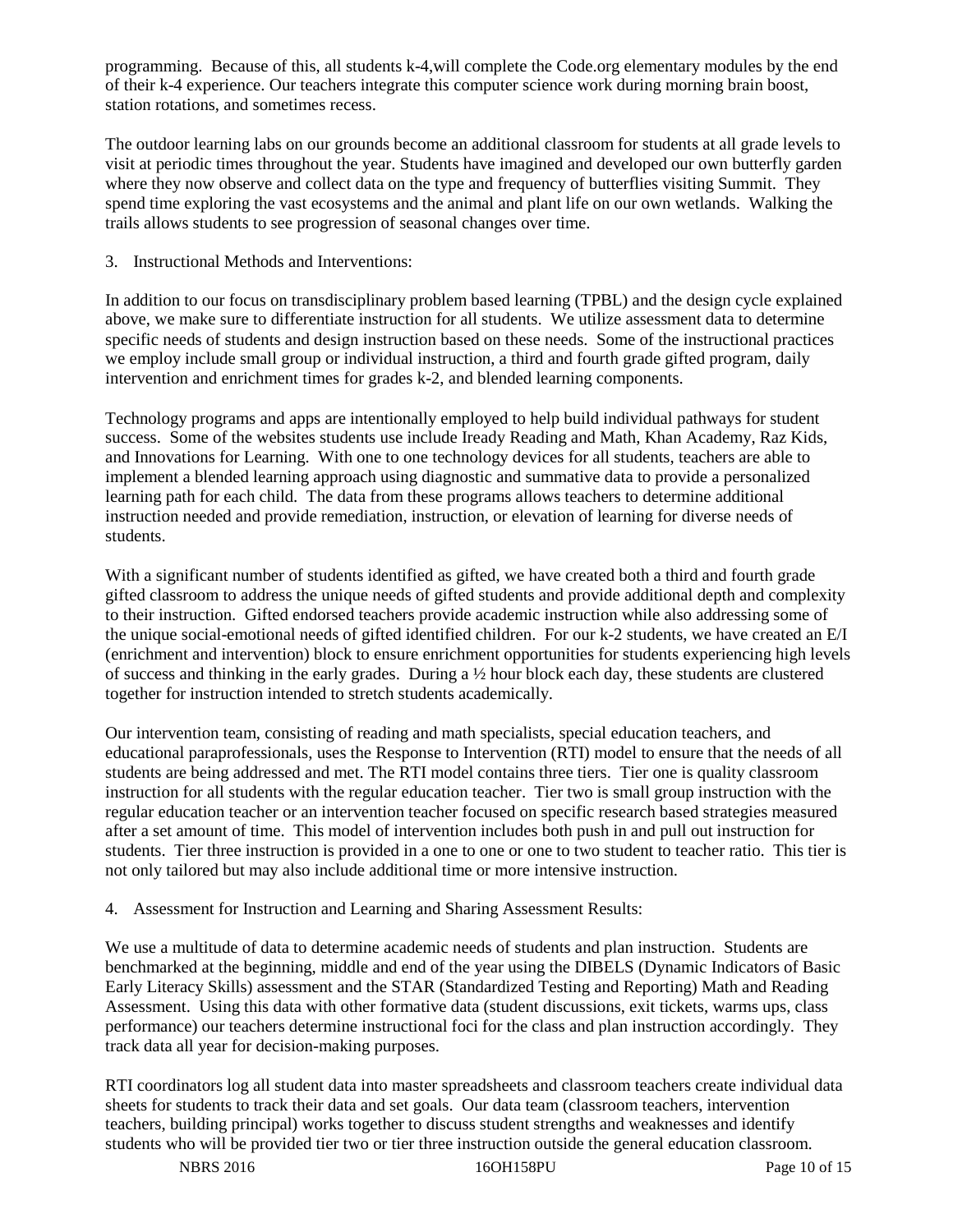These intervention groups are flexibly designed in that they change as the data changes. Data team meetings occur every eight weeks to ensure that we are monitoring student growth, analyzing trends, and strategically instructing. We cannot maintain our high performance levels without consistently monitoring data and flexing instruction.

Along with data from STAR and DIBELS, we also gather data from state assessments, quarterly assessments and performance tasks related to our TPBLs. We spend time looking at our subgroups of children to determine if we are meeting their unique needs as a group and to monitor whether there are gaps in the achievement of different groups. Our goal is for all subgroups of children to be achieving and growing at the same rate. If we notice students in particular subgroups struggling to perform, we target instruction to address the gap with different strategies and supports or with different small groups and extra time.

Data is communicated to parents, students, and community stakeholders in a multitude of ways. We send home student report cards quarterly and hold parent-teacher conferences twice a year. Our parents also receive comprehensive testing reports showing their child's state scores or Terra Nova scores. Often we are informally communicating results through emails or phone calls with parents or through notes home.

Our community is informed of our data through PTO meetings where we often present the data and its implications. We celebrate successes on social media and through local newspapers. Each fall, our Continuous Improvement Plan and building report card are presented at the Board of Education meeting.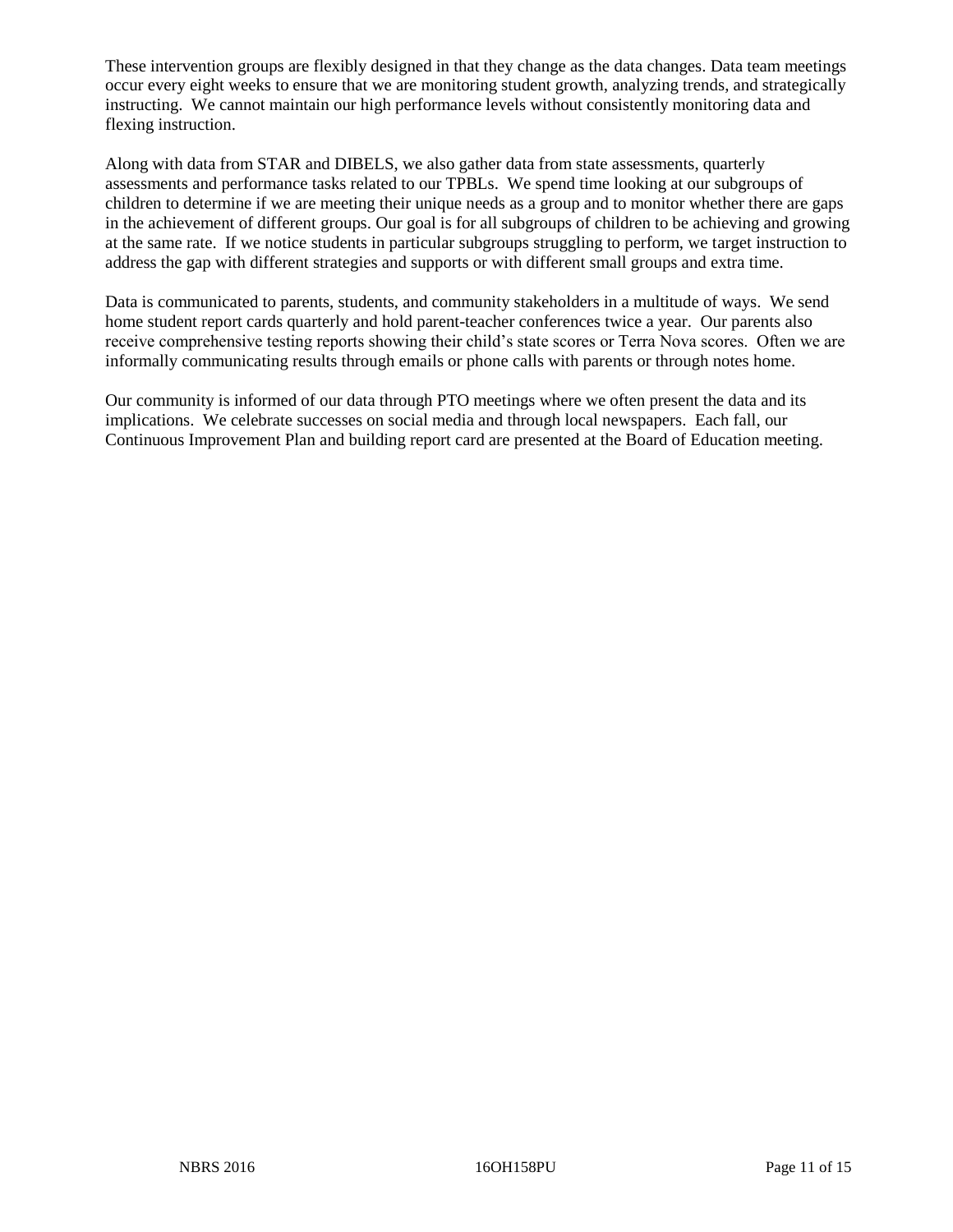# 1. School Climate/Culture:

As a STEM school, Summit Road Elementary is a research and design laboratory for educational innovation. We believe you cannot innovate without having an environment that breeds a culture of risktaking, which is only possible if those within the environment feel a sense of trust, respect, and belonging. We work hard to develop a culture of risk-taking among both staff and students at Summit, and foundational to this work is the implementation of our core values. These core values are woven into the educational experience of both students and families as well as teachers at Summit, creating a sense of community where everyone feels valued and invested.

With personal greetings from the principal and teachers each morning, students feel welcomed and included. There is a sense of belonging that breeds positivity at our school. We start and end our week together with all staff and all students in a morning meeting on Mondays and Fridays, called the Morning Spark. The purpose of our Morning Spark is to highlight successes of the week, showcase student work, announce building-wide design challenges, build character, and simply invest in time together as the whole Summit STEM community. The last Morning Spark of the month, we recognize student exemplars, inviting their parents to celebrate in their successes. Additionally, we recognize classrooms for displays of positive behavior throughout the week by awarding them the coveted "Golden Gear."

Teachers work collaboratively to create monthly building-wide design challenges engaging all students. These design challenges encourage grade level teams to work together as one group with age appropriate constraints. With foldable walls and expanded learning environments, entire grade levels of students will work side by side to imagine, plan and design their challenge. All building-wide design challenges incorporate some type of showcasing whether it be in a competition format such as the egg drop or a community exhibition such as a Thanksgiving Day parade where all students display a float communicating a core value. Excitement and pride are generated when students, parents, staff, and community members come to watch the sharing of final products.

Our teachers are strategically teamed based on their personalities, work styles, and content strengths. As a pillar of our program, collaboration is expected yet natural for our teachers to meet the needs of the whole child. Each staff member feels respected knowing that their individual strengths are valued within the collaboration of the team meetings.

2. Engaging Families and Community:

Family and community engagement and partnerships are integral to our success at Summit. We have several signature events including our Family Stem Night, Art Show, and Quarterly Exhibitions that encourage parent engagement in our school community. Our STEM Night incorporates a variety of science and engineering organizations who willingly donate their time to provide hands-on learning experiences for families. Our Art Show is a family dinner and auction featuring student individual artwork as well as classroom collaborative pieces that can be purchased! Our high school students provide musical entertainment for the evening. Our Quarterly Exhibitions draw in multiple parents and family members as well as community members. These exhibitions allow students to display and present the learning they have accomplished throughout the quarter!

As a STEM environment, it is important to us to have community partners that provide authentic experiences for our children. We have partnered with Tech Corp, Microsoft, Girl Scouts of Ohio, and our STEM high school. In an effort to engage and sustain girls in STEM fields, Tech Corp and Girl Scouts have provided girl specific programs for our students. Tech Corp has provided our girls with a Techie Club and Techie Camp focused on programming, app development, and web design.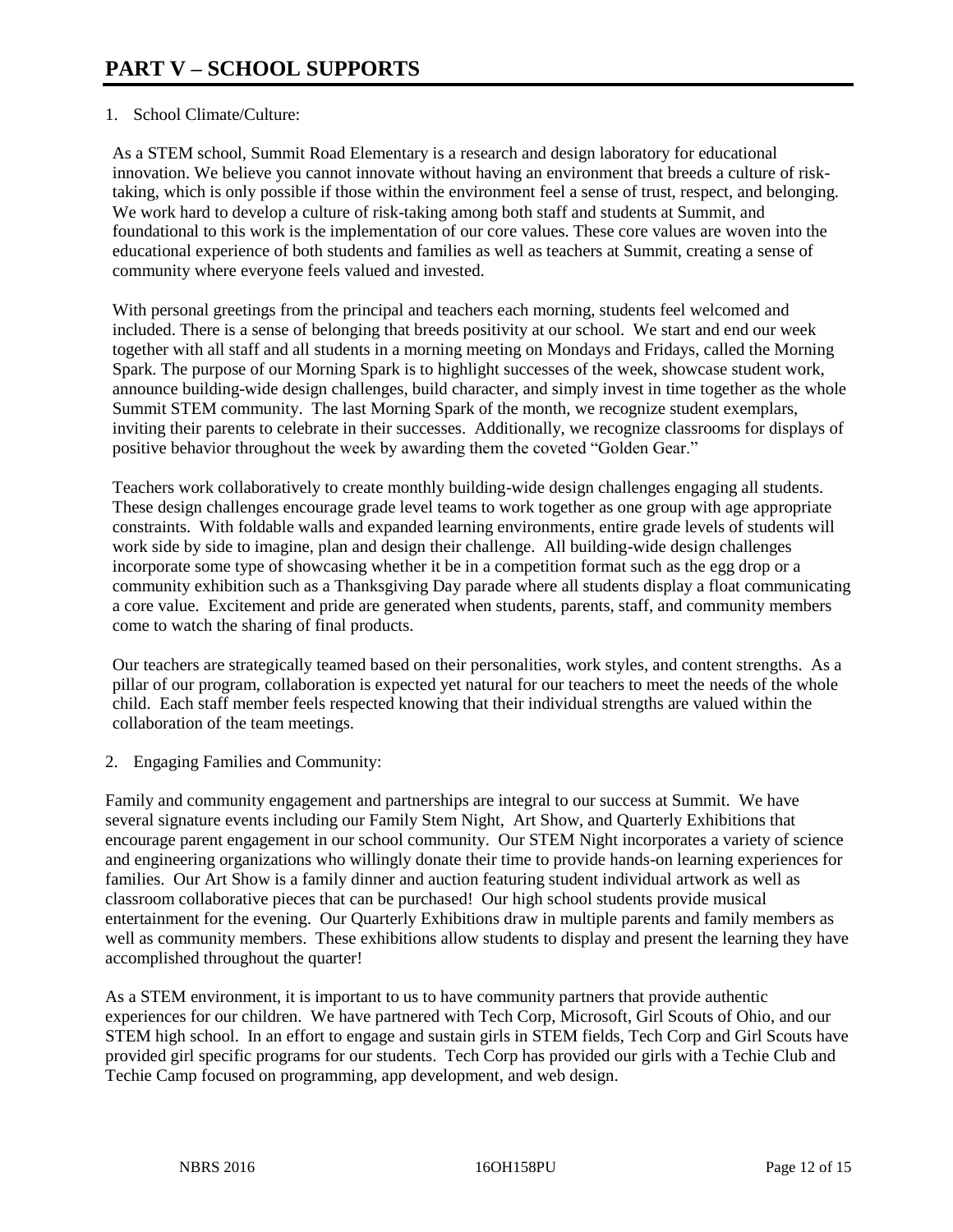Girl Scouts have created Saturday STEM experiences located in businesses engaging in authentic engineering. Women engineers within the profession interact and talk with our students while promoting the work they do in their career. Our girls are presented with different design challenges related to the field.

We have partnered with the high school and Microsoft to train a group of high schoolers in the teaching of code. As part of their required internship, these high schoolers design and teach an after-school coding club for second grade students after their partnering with Microsoft. Additional high school students serve as reading mentors for our first graders who may struggle. Each first grader meets with their own high schooler twice a week after school and is provided instruction based on their academic needs.

At Summit, we are well supported by our PTO that meets monthly. Prior to our meetings, we hold parent informational sessions on topics suggested by our families or an open office hours format that allows parents to ask questions and provide us valuable feedback. Our PTO supports our school community by engaging all stakeholders in the success of students.

#### 3. Professional Development:

The Building Leadership Team develops professional development plans based around input from administration, teacher and parent feedback, and student data. This professional development plan is flexible in that in changes to meet the ever changing needs of teachers. What doesn't change is the intentionality around providing PD that will grow our teachers and ultimately impact student success.

This year our building piloted the i-Ready reading and math blended program. With the implementation of new programming, it was imperative that teachers have PD to strengthen their understanding of the program's capabilities and provide instruction on best integrating and using the program to grow children. We partnered with i-Ready and Ashland University setting up a class format for teachers to earn college credit by attending PD for i-Ready. Teachers were able to implement what they learned and then come back for rich and meaningful discussions with colleagues which further expanded their understanding and use of i-Ready.

Based on teacher discussions and student data, we noticed a need to vertically align multiple content area concepts. To address this need, we created content specific vertical teams that meet and report out monthly. The teams work to align student expectations and strategies to ensure consistency and rigor within academic instruction.

New teachers are welcomed to our STEM community with their own professional development that we have coined STEM induction. It became apparent that as veteran teachers retired or resigned, we were often losing some of the extensive knowledge and specific training that a particular staff member held. Our STEM induction was led by established teachers who provided PD ranging from inquiry, TPBL, and design thinking to standards grading and rigor of instruction. This type of PD provided our veteran teachers with an opportunity to share their knowledge while also providing our new teachers with the information and support they would need to be successful with our students. During STEM induction, new teachers also enrolled in a four week course with the PAST Foundation to develop their understanding of TPBL, lesson design and backmapping.

Professional development is both teacher driven and teacher led. When implementing Google Classroom this year, teachers who have used Google Classroom and were comfortable with it taught the rest of the staff how to use it and have been available for other tutorials or help when needed.

# 4. School Leadership:

The leadership of Summit Elementary is a collaborative effort amongst administration, teachers, and support staff. The building principal has involved all stakeholders in defining our core belief that all children can be successful learners when provided high quality instruction in a positive environment. It is a building belief that everyone in the building, regardless of role, contributes to the overall success of our building. Everyone is a leader with a talent or expertise that can benefit the group as a whole.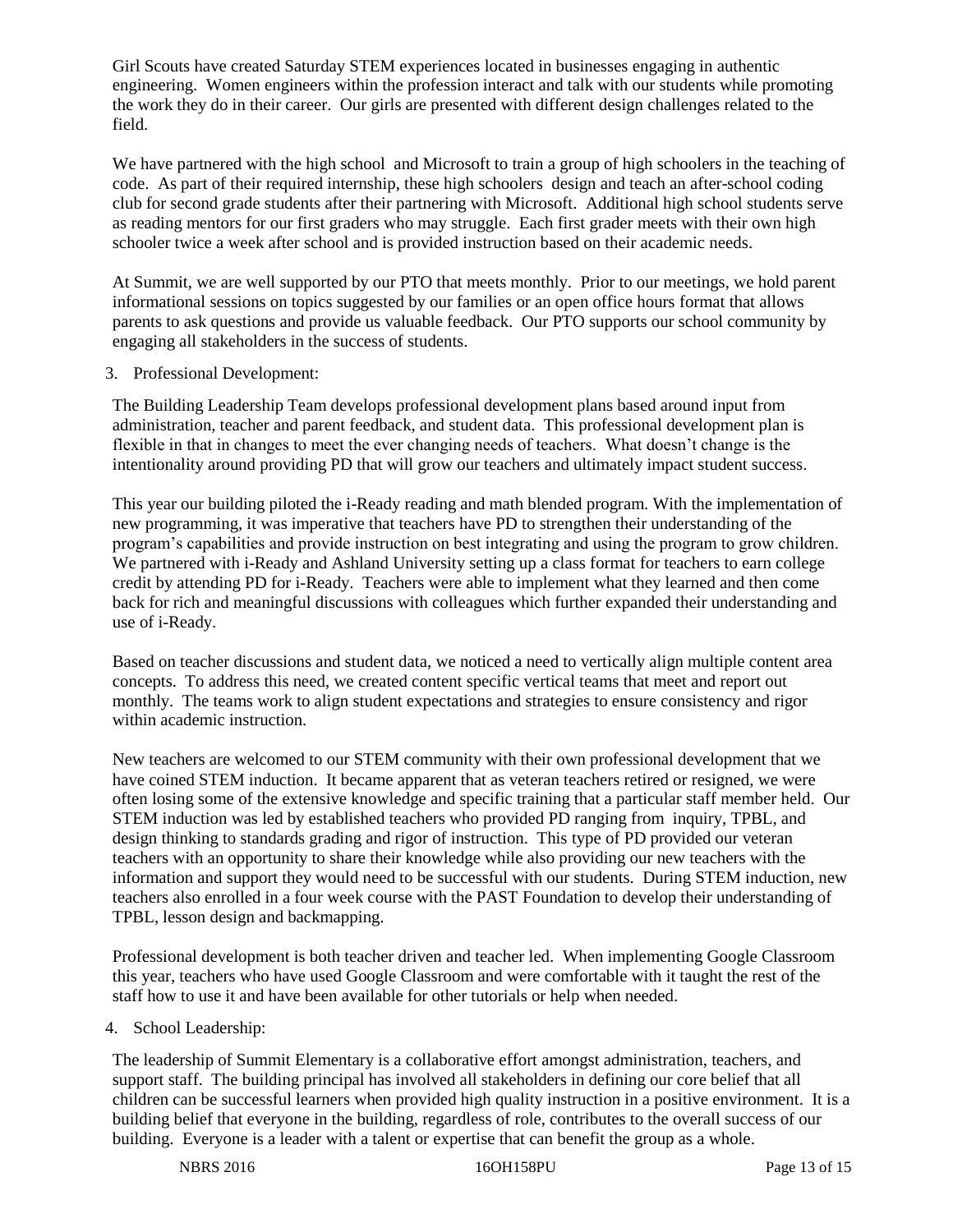Each school year, we review our student progress and assessment data from the previous year to celebrate our successes and determine areas of growth. We analyze our data to set goals for the current year and collaborate to create a comprehensive plan for achieving the set goals. As we meet throughout the year in different configurations, Response to Intervention (RTI), Vertical Teams, Grade Level Teams, and Staff Meetings, we review data to determine if our plan is working and if not how we can adapt instruction to attain our goals.

The building principal values relationships and believes relationships and trust are imperative to teacher and student success. When adults and children feel connected, they invest and work hard to reach their goals. Because teachers feel valued for their professionalism and supported in their practices, they willingly take risks to seek help and collaborate to improve practices in their classroom and instruction across the building. They each have opportunities to rise as the leader or to be led given the needs that surface.

A good example is a veteran teacher new to Summit who was struggling to meet the needs of her gifted population. By working with her grade level team, her vertical gifted team partner, and the building principal, she was supported with instructional coaching, mentoring and data analysis by two different colleagues. They were able to help her grow in her use of data to guide instruction, in her selection of materials to match student needs, and in providing rigorous instruction and expectations. With the leadership of those around her, the veteran teacher is ending the year with very high growth and achievement scores for her students.

Summit has a building leadership team (BLT) facilitated by the school principal and includes teacher leaders representing various grade levels and content areas. Our BLT comes together to collaborate on decision-making and problem solving and to communicate and model best practices and expectations.